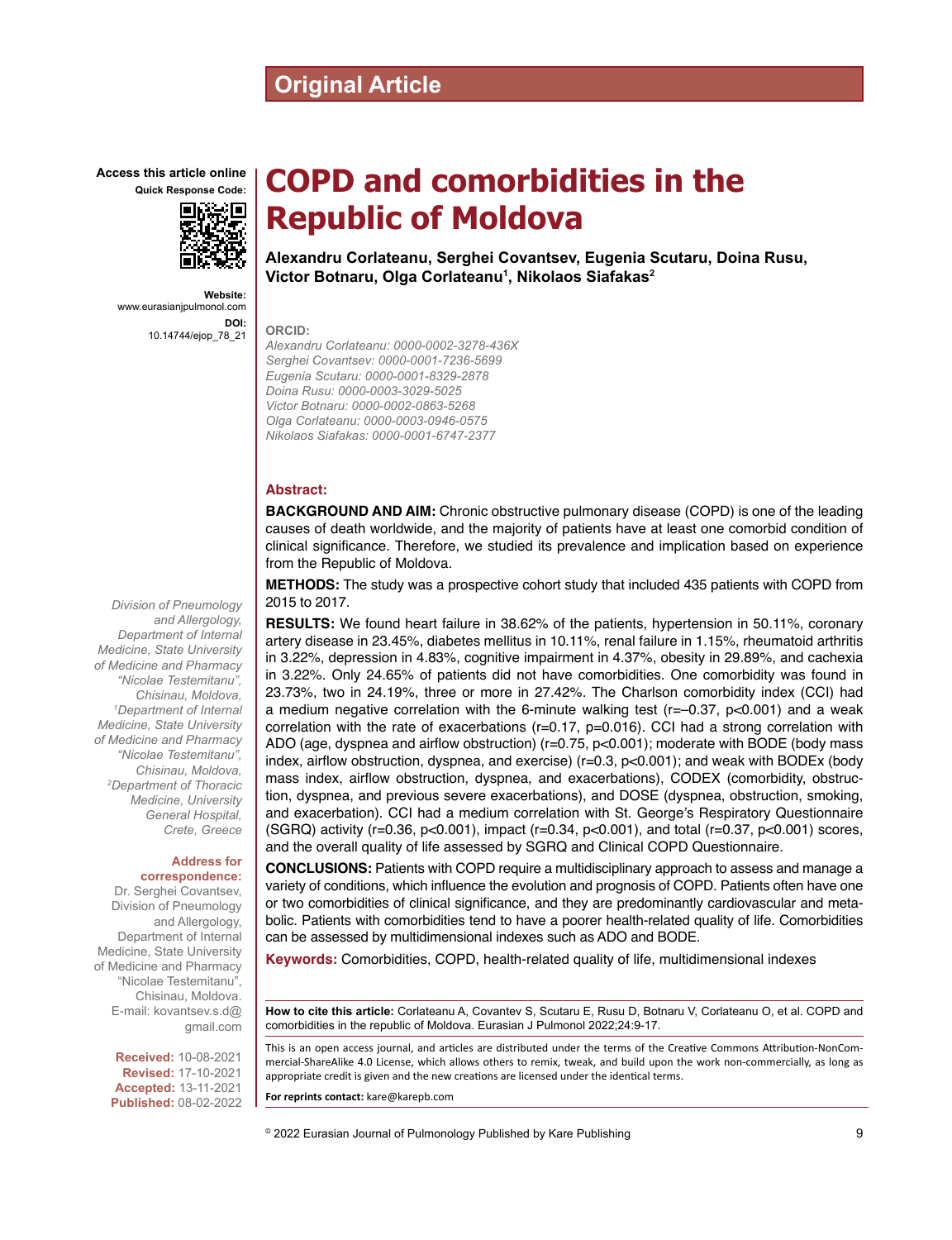# **Introduction**

Chronic obstructive pulmonary disease (COPD) is defined as "a common, preventable and treatable disease that is characterized by persistent respiratory symptoms and airflow limitation that is due to airway and/or alveolar abnormalities usually caused by significant exposure to noxious particles or gases."[1] It is also currently the third leading cause of death. From 1990 to 2015, the prevalence of COPD increased by 44.2%, and in 2015, it was the cause of 2.6% of global disability-adjusted life years.<sup>[2]</sup> Finally, comorbidities increase direct and indirect medical costs of the management of COPD patients.[3,4]

COPD is currently regarded as a systemic condition because it is linked to several comorbidities with major clinical importance including cardiovascular, metabolic, and gastrointestinal comorbidities.<sup>[5]</sup>

At least one comorbidity of clinical relevance is found in 78.6% of patients, two in 68.8%, and three or more in 47.9% of subjects with cardiovascular being the most predominant comorbidity.<sup>[6]</sup> This underlines the need for multidimensional assessment and complex management of patients with COPD.[7]

Although the data on COPD comorbidities is widely present in the literature, their prevalence in developing counties is understudied and underreported. There is also limited data on multidimensional indexes and health-related quality of life (HRQL) in COPD patients with comorbidities. Therefore, we studied their prevalence and clinical significance based on experience from the Republic of Moldova.

# **Materials and Methods**

The study was conducted on 435 patients with COPD. The data were acquired prospectively from 2015 to 2017 in a single center of a university hospital. Inclusion criteria for patients with COPD were:

- 1. Age >50 years;
- 2. History of COPD over 10 years;
- 3.  $FEV_1/FVC \le 70\%$ ;
- 5. Patients with full in-depth anamnesis, completed questionnaires, physical examination, investigations (complete data for analysis); and
- 6. Written informed consent for inclusion in the study.

Patients were diagnosed and assessed based on the global initiative for chronic obstructive lung disease (GOLD) 2017 positional paper.

#### **Data collection**

For each patient, an in-depth history was obtained. The collected data included information on allergy and atopy, COPD symptoms, smoking status, risk factor analysis, history of acute respiratory events including the number of self-reported COPD exacerbations (during the previous year), and comorbidities.

Pulmonary function data were obtained using standard equipment according to the American Thoracic Society/ European Respiratory Society consensus guidelines.[8,9] The HRQL was assessed using St. George's Respiratory Questionnaire (SGRQ), COPD Assessment Test (CAT), and Clinical COPD Questionnaire (CCQ). The 6-minute walking distance (6MWD) and the Charlson comorbidity index (CCI) were assessed by the respiratory medicine physician as a standard test.

Several multidimensional indexes were used to assess the patients: BODE (body mass index, airflow obstruction, dyspnea, and exercise),<sup>[10]</sup> BODEx (body mass index, airflow obstruction, dyspnea, and exacerbations),<sup>[11]</sup> e-BODE (body mass index, airflow obstruction, dyspnea, exercise, and exacerbation),[11] DOSE (dyspnoea, obstruction, smoking, and exacerbation),<sup>[12]</sup> ADO (age, dyspnea, and airflow obstruction),[13] and CODEX (comorbidity, obstruction, dyspnea, and previous severe exacerbations).<sup>[14]</sup>

#### **Statistical analysis**

Data analysis was performed using EXCEL and SPSS 16.0 (SPSS, Inc.) programs using the functions and modules of these programs.

The data were presented as a mean value±standard deviation or n  $(\%)$ . The correlation of the parameters was determined by the appreciation of Pearson's (R) correlation coefficient. One-way analysis of variance (ANOVA)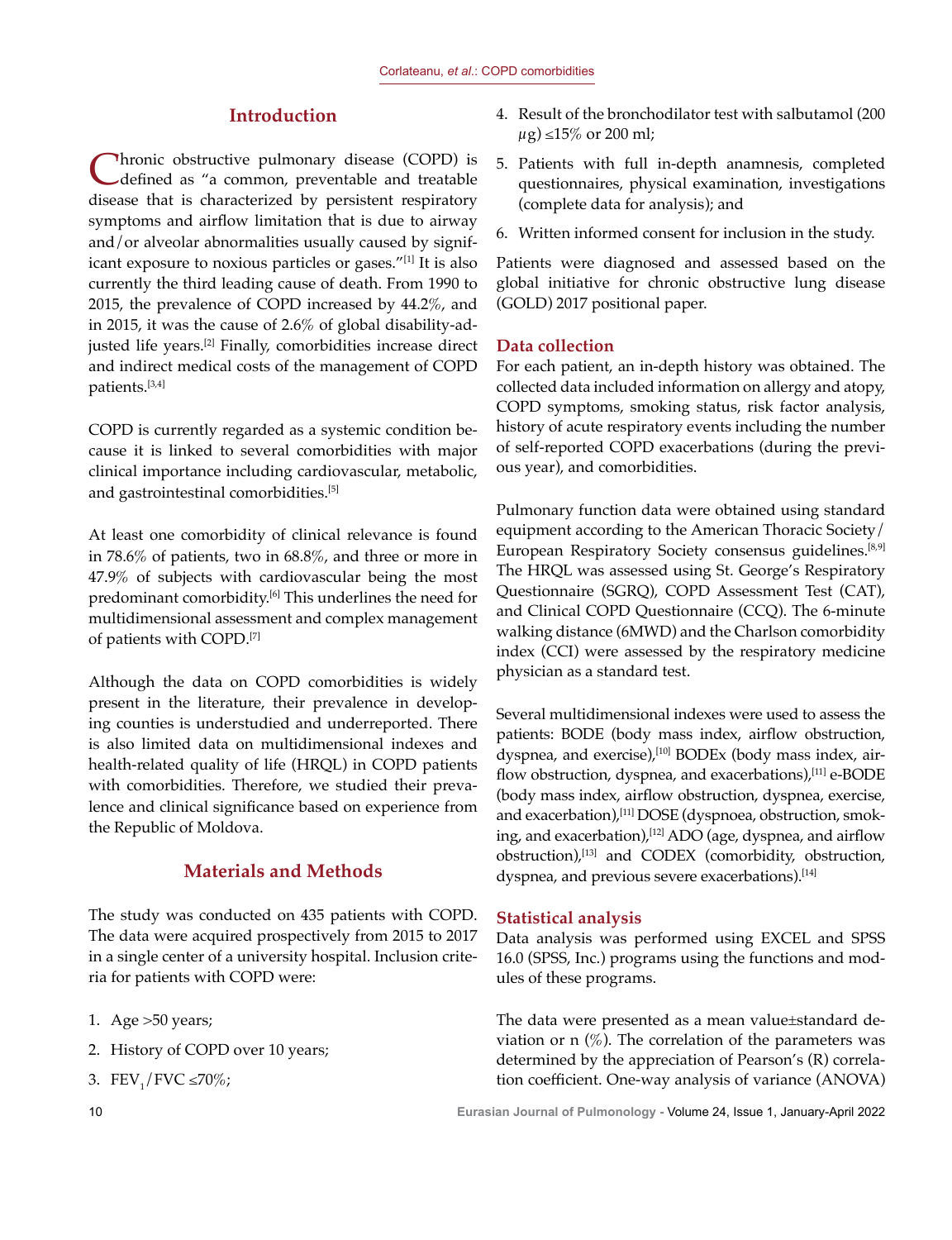was performed for the comparison of means between the groups with Tukey post hoc analysis. Regression analysis was performed in SPSS using the stepwise linear regression module. A p-value <0.05 was considered statistically significant.

#### **Statement of ethics**

This study was approved by the Research Ethics Committee of the State University of Medicine and Pharmacy "Nicolae Testemiţanu," Chisinau, Republic of Moldova (approval number 17/12; dated December 11, 2015).

#### **Results**

The descriptive data of the 435 patients are presented in Table 1. The mean age was 62.7±9.8 years, the duration of smoking was 24.3±17.26 years, and the number of exacerbations was 2.78±1.21. According to the global initiative for chronic obstructive lung disease (GOLD) 2011 classification, 70 patients were GOLD B, 87 were GOLD C, and 278 were GOLD D. The mean saturation  $(SaO<sub>2</sub>)$  at rest was 92.41±6.26, body mass index (BMI) was 27.68±6.99, and 6MWD was 257.45±122.24. The mean number of comorbidities was 1.32±1.24.

Cardiovascular comorbidities (heart failure, hypertension, and coronary artery disease [CAD]) were the most prevalent followed by metabolic comorbidities (diabetes mellitus and obesity). The prevalence of comorbidities is shown in Figure 1. Most frequently, patients had two comorbidities (24.19%) or one comorbidity (23.73%). Of all of the patients, only 24.65% had no associated comorbidities.

As 51.61% of patients had two or more comorbidities, we analyzed their coexistence. The frequency of coexisting comorbidities is shown in Table 2. Cardiovascular diseases (hypertension, CAD, and chronic heart failure) tended to coexist with metabolic diseases (obesity and diabetes mellitus).

There was no statistical difference between the number of comorbidities and GOLD 2001 stages according to classification based on the assessment of lung function (p>0.05) (Table 3).

According to one-way ANOVA, there was no difference in the number of comorbidities or CCI and the GOLD 2001 stages or GOLD 2011 classification (p>0.05) (Table 4).

#### **Table 1: Characteristics of patients with COPD**

|                             | <b>Mean</b> ±SD  |
|-----------------------------|------------------|
| Age (years)                 | 62.70±9.80       |
| Male/female                 | 353/82           |
| Pack/year                   | 31.43±23.54      |
| Duration of smoking (years) | 24.30±17.26      |
| Number of exacerbations, n  | $2.78 + 1.21$    |
| $FEV, (*)$                  | 39.51±15.94      |
| $SaO2$ in rest (%)          | $92.41 \pm 6.26$ |
| BMI                         | 27.68±6.99       |
| 6MWD                        | 257.45±122.24    |
| CAT                         | 25.41±6.97       |
| SGRQ symptom                | 491.26±96.77     |
| SGRQ symptom (%)            | 74.95±14.43      |
| <b>SGRQ activity</b>        | 829.14±231.57    |
| SGRQ activity (%)           | 68.62±19.01      |
| SGRQ impact                 | 1271 44±350 96   |
| SGRQ impact (%)             | 60.19±16.62      |
| SGRQ total                  | 2396.70±502.47   |
| SGRQ total (%)              | 65.11±14.63      |
| CCQ symptom                 | $3.63 + 0.97$    |
| <b>CCQ FUN</b>              | $2.89 + 0.96$    |
| <b>CCQ MEN</b>              | $3.99 + 1.22$    |
| CCQ total                   | $3.40 + 0.90$    |
| CCI                         | $2.47 + 1.35$    |
| Number of comorbidities, n  | $1.32 + 1.24$    |
| Karnofsky                   | 76.33±14.34      |
| <b>BODEx</b>                | $4.99 + 1.54$    |
| ADO                         | $4.50 + 1.38$    |
| <b>CODEX</b>                | $4.79 + 1.43$    |
| <b>DOSE</b>                 | $4.32 + 1.30$    |
| <b>BODE</b>                 | $4.53 + 1.92$    |
| GOLD 2011 classification    |                  |
| <b>GOLD B</b>               | 70               |
| GOLD C                      | 87               |
| GOLD D                      | 278              |

COPD: Chronic obstructive pulmonary disease, SD: Standard deviation, BMI: Body mass index, 6MWD: 6-minute walking distance, CAT: COPD Assessment Test, SGRQ: St. George's Respiratory Questionnaire, CCQ: Clinical COPD Questionnaire, CCI: Charlson comorbidity index, FUN: Functional state, MEN: Mental state, BODEx: Body mass index, airflow obstruction, dyspnea, and exacerbations, ADO: Age, dyspnea, and airflow obstruction, CODEX: comorbidity, obstruction, dyspnea, and previous severe exacerbations, DOSE: Dyspnea, obstruction, smoking and exacerbation, BODE: Body mass index, airflow obstruction, dyspnea, and exercise

The number of comorbidities correlated positively with CCI (r=0.51, p<0.001) and BMI (r=0.49, p<0.001). Correlation was weak with age ( $r=0.17$ ,  $p<0.001$ ) and number of exacerbations ( $r=0.11$ ,  $p=0.018$ ) (Table 5). There was a negative correlation with 6MWD ( $r=-0.26$ ,  $p<0.001$ ) and SaO<sub>2</sub>  $(r=-0.17, p=0.001)$  (Table 5). There was a weak correlation with ADO (0.22,  $p<0.001$ ), CODEX (r=0.18,  $p=0.007$ ) and age  $(r=0.175, p<0.001)$  (Table 6). The number of comorbidities correlated weak with the quality of life (Table 7).

**Eurasian Journal of Pulmonology -** Volume 24, Issue 1, January-April 2022 11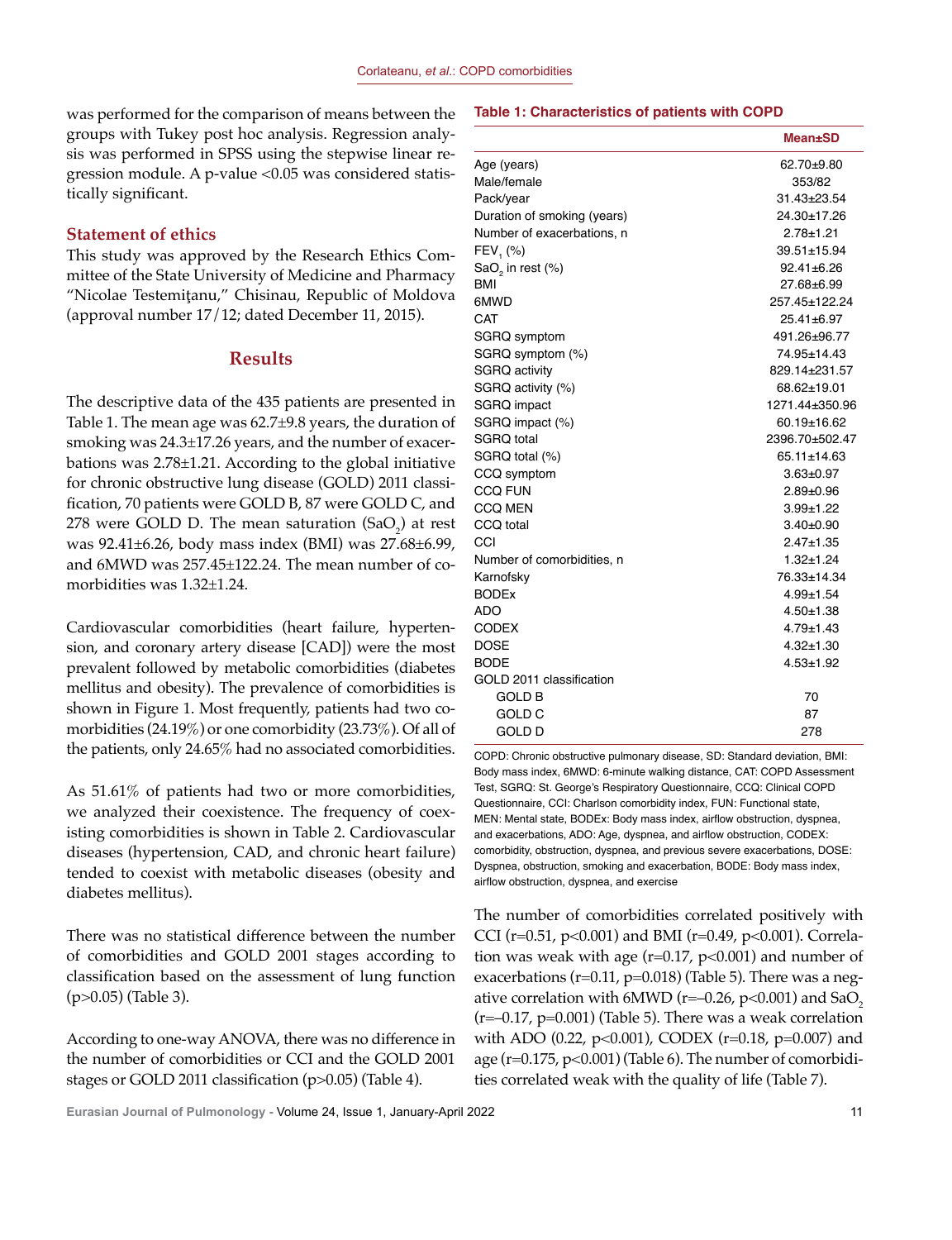

**Figure 1:** Number of comorbidities in the studied group

In general, it seems that CCI correlated better with the functional state of patients with COPD. CCI had a medium negative correlation with 6MWD (r=–0.37, p<0.001) and a weak correlation with the number of exacerbations ( $r=0.17$ ,  $p=0.016$ ) (Table 5). CCI had a strong correlation with ADO ( $r=0.75$ ,  $p<0.001$ ), moderate with BODE ( $r=0.3$ ,  $p<0.001$ ), weak with BODEx, CODEX, and DOSE (Table 6). CCI had a medium correlation with SGRQ activity ( $r=0.36$ ,  $p<0.001$ ), impact  $(r=0.34, p<0.001)$ , and total  $(r=0.37, p<0.001)$  scores and the overall quality of life assessed by SGRQ and CCQ (Table 7). The overall differences in correlation are demonstrated in Tables 5–7.

Linear regression was performed to see if BMI, 6MWD, and age could predict the number of comorbidities.

|  |  |  |  |  |  |  | <b>Table 2: Frequency of coexisting comorbidities</b> |  |  |
|--|--|--|--|--|--|--|-------------------------------------------------------|--|--|
|--|--|--|--|--|--|--|-------------------------------------------------------|--|--|

Using the stepwise method it was found that BMI, 6MWD, and age could explain a modest amount of the variance in the number of comorbidities  $[F(1, 329)=110.158, p<0.001,$ R²=0.365, adjusted R²=0.359].

In this model, the analysis shows that BMI significantly predicted the number of comorbidities [β=0.104, t(329)=11.89, p<0.001] and age also contributed to this model [ $\beta$ =0.027,  $t(329)=4.11$ ,  $p=0.006$ ], whereas 6MWD had a small protective effect [ $\beta$ =0.003, t(329)=4.11, p<0.001].

A separate analysis was performed to assess whether ADO could predict CCI. Using the enter method, it was found that ADO could explain a significant amount of the variance in the CCI [F(1, 329)=236.16, p<0.001, R<sup>2</sup>=0.602, adjusted R2 =0.600; β=0.776, t(329)=15.367, p<0.001).

| <b>Commor-</b><br><b>bidities</b> |     | HF.   |          | DM.   |              | RF.               |                      | HT.   |    | CAD.                     |                | RA.   |          | DP.   |                | EN.                      |          | OB,                      |                | CH.  |  |
|-----------------------------------|-----|-------|----------|-------|--------------|-------------------|----------------------|-------|----|--------------------------|----------------|-------|----------|-------|----------------|--------------------------|----------|--------------------------|----------------|------|--|
|                                   | n   | %     | n        | %     | n            | $\%$              | n                    | %     | n. | %                        | n              | %     | n        | %     | n              | %                        | n        | %                        | n              | %    |  |
| <b>HF</b>                         |     |       | 27       | 16.07 | 4            | 2.38              | 112                  | 66.67 | 74 | 44.05                    | $\overline{7}$ | 4.17  | 6        | 3.57  | 14             | 8.33                     | 52       | 30.95                    | 7              | 4.17 |  |
| <b>DM</b>                         | 27  | 61.36 |          |       | 2            | 4.65              | 36                   | 83.72 | 20 | 46.51                    | $\mathbf{1}$   | 2.33  | -3       | 6.98  | 2              | 4.65                     | 21       | 48.84                    | $\overline{0}$ | 0.00 |  |
| <b>RF</b>                         | 4   | 80.00 | 2        | 40.00 |              | $\qquad \qquad -$ | 3                    | 60.00 | 3  | 60.00                    | $\Omega$       | 0.00  | -1       | 20.00 | 1.             | 20.00                    | -3       | 60.00                    | - 0            | 0.00 |  |
| HT                                | 112 | 51.38 | 36       | 16.51 | -3           | 1.38              |                      | -     | 76 | 34.86                    | 10             | 4.59  | 17       | 7.80  | 10             | 4.59                     | 104      | 47.71                    | $\mathcal{P}$  | 0.92 |  |
| CAD                               | 74  | 72.55 | 20       | 19.61 | 3            | 2.94              | 76                   | 74.51 |    | $\overline{\phantom{0}}$ | 4              | 3.92  | 12       | 11.76 | 5              | 4,90                     | 41       | 40.20                    | 4              | 3.92 |  |
| <b>RA</b>                         |     | 50.00 |          | 7.14  | $\Omega$     | 0.00              | 10                   | 71.43 | 4  | 28.57                    |                | Ξ.    | 5        | 35.71 | $\mathbf{1}$   | 7.14                     | 9        | 64.29                    | $\Omega$       | 0.00 |  |
| DP                                | 6   | 28.57 | -3       | 14.29 | $\mathbf{1}$ | 4.76              | 17                   | 80.95 | 12 | 57.14                    | 5              | 23.81 |          |       | $\overline{4}$ | 19.05                    | 11       | 52.38                    | - 0            | 0.00 |  |
| EN                                | 14  | 73.68 | 2        | 1053  | $\mathbf{1}$ | 5.26              | 10                   | 52.63 | 5  | 26.32                    | $\blacksquare$ | 5.26  | 4        | 21.05 |                | $\overline{\phantom{0}}$ | 9        | 47.37                    | - 1            | 5.26 |  |
| OB.                               | 52  | 40.00 | 21       | 15.67 | 3            | 2.24              | 104                  | 77.61 | 41 | 30.60                    | 9              | 6.72  | 11       | 8.21  | 9              | 6.72                     |          | $\overline{\phantom{0}}$ | 0              | 0.00 |  |
| CН                                |     | 50.00 | $\Omega$ | 0.00  | $\Omega$     | 0.00              | $\mathbf{2}^{\circ}$ | 14.29 | 4  | 28.57                    | $\Omega$       | 0.00  | $\Omega$ | 0.00  |                | 7.14                     | $\Omega$ | 0.00                     |                | -    |  |

HF: Heart failure, DM: Diabetes mellitus, RF: Renal failure, HT: Hypertension, CAD: Coronary artery disease, RA: Rheumatoid arthritis, DP: Depression, EN: Encephalopathy, OB: Obesity, CH: Cachexia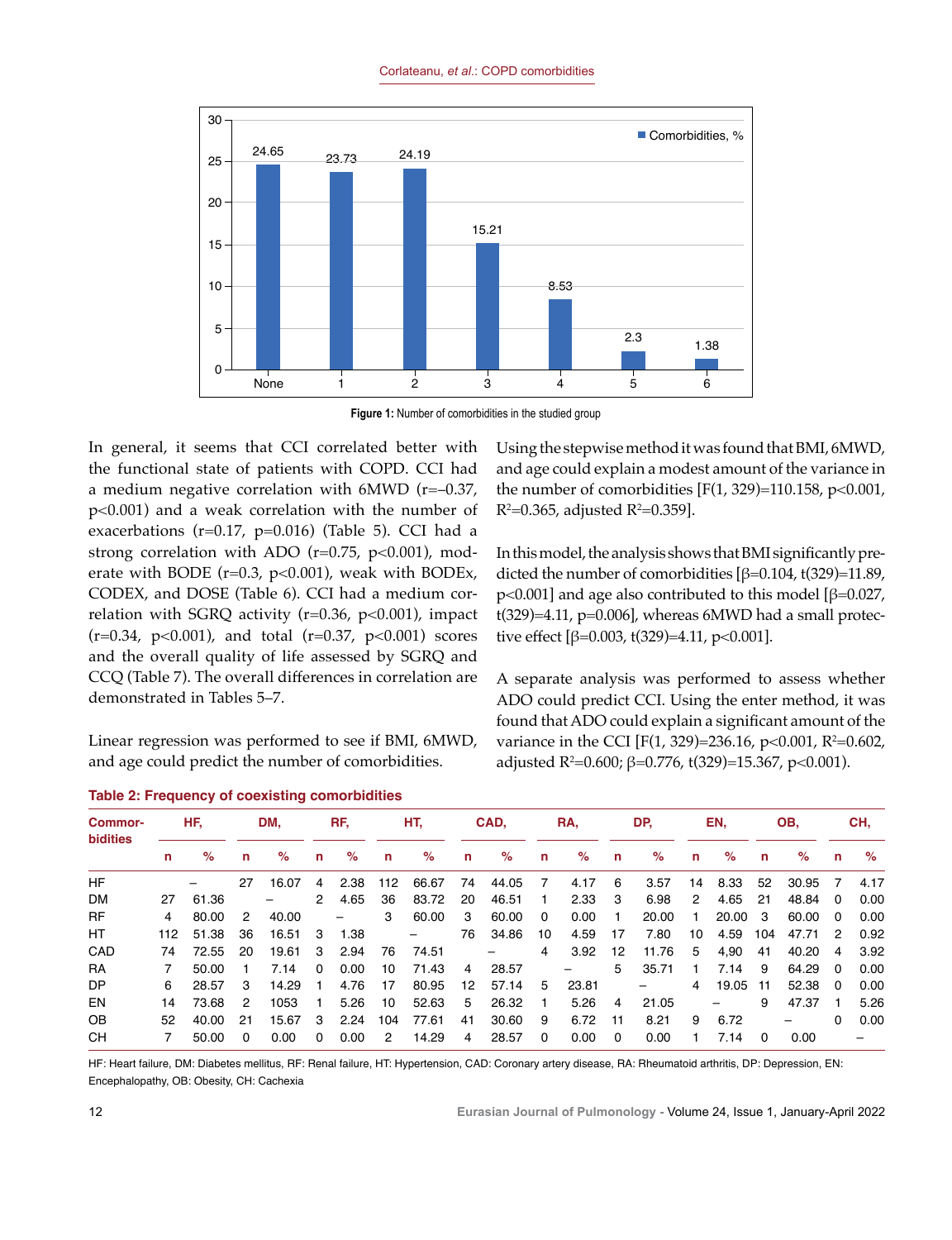| Table 3: Distribution of comorbidities according to GOLD 2001 classification |  |  |  |  |
|------------------------------------------------------------------------------|--|--|--|--|
|------------------------------------------------------------------------------|--|--|--|--|

| <b>GOLD</b><br>stages                                                                            | n   | HF. |              | DM.    | RF. |   | HT. |       | CAD. |                                 | AR. |             | DP. |    | EN. |    | OB. |                              | CH. |    | Mean |
|--------------------------------------------------------------------------------------------------|-----|-----|--------------|--------|-----|---|-----|-------|------|---------------------------------|-----|-------------|-----|----|-----|----|-----|------------------------------|-----|----|------|
|                                                                                                  |     | %   | $\mathsf{n}$ | $\%$ n |     |   |     | % n % |      | n % n % n % n % n % n %         |     |             |     |    |     |    |     |                              |     |    |      |
| Stage 2 95 25 36.23 9 13.04 1 1.45 51 73.91 22 31.88 8 11.59 9 13.04 1 1.45 42 60.87 1 1.45 1.78 |     |     |              |        |     |   |     |       |      |                                 |     |             |     |    |     |    |     |                              |     |    |      |
| Stage 3 167 67 77.01 25 28.74 2 2.30 82 94.25 38 43.68 3 3.45 7 8.05 7 8.05 45 51.72 4 4.60 1.68 |     |     |              |        |     |   |     |       |      |                                 |     |             |     |    |     |    |     |                              |     |    |      |
| Stage 4 173 76 27.34                                                                             |     |     | 10           |        |     |   |     |       |      | 3.60 2 0.72 85 30.58 42 15.11 3 |     | 1.08 5 1.80 |     |    |     |    |     | 11 3.96 43 15.47 9 3.24 1.68 |     |    |      |
| Total                                                                                            | 435 | 168 |              | 44     |     | 5 |     | 218   |      | 102                             |     | 14          |     | 21 |     | 19 |     | 130                          |     | 14 | 1.70 |

HF: Heart failure, DM: Diabetes mellitus, RF: Renal failure, HT: Hypertension, CAD: Coronary artery disease, AR: Arthritis, DP: Depression, EN: Encephalopathy, OB: Obesity, CH: Cachexia

#### **Table 4: Comorbidities and GOLD classification 2011**

| <b>GOLD</b><br>2011                                                                                 | n.  | HF. |                                     |  |    |  |                 | DM. RF. HT. CAD. |                      |  |  | RA, and |  | DP. |  | EN. |  | OB. |  | CH. |    | Mean |
|-----------------------------------------------------------------------------------------------------|-----|-----|-------------------------------------|--|----|--|-----------------|------------------|----------------------|--|--|---------|--|-----|--|-----|--|-----|--|-----|----|------|
|                                                                                                     |     |     | n % n % n % n % n % n % n % n % n % |  |    |  |                 |                  |                      |  |  |         |  |     |  |     |  |     |  |     |    |      |
| GOLD B 70 21 30.43 7 10.14 0 0.00 37 53.62 14 20.29 2 2.90 4 5.80 0 0.00 27 39.13 1 1.45 1.65       |     |     |                                     |  |    |  |                 |                  |                      |  |  |         |  |     |  |     |  |     |  |     |    |      |
| GOLD C 87 29 33.33 14 16.09 2 2.30 42 48.28 20 22.99 3 3.45 5 5.75 2 2.30 28 32.18 2 2.30 1.68      |     |     |                                     |  |    |  |                 |                  |                      |  |  |         |  |     |  |     |  |     |  |     |    |      |
| GOLD D 278 118 42.45 23 8.27 3 1.08 139 50.00 68 24.46 9 3.24 12 4.32 17 6.12 75 26.98 11 3.96 1.71 |     |     |                                     |  |    |  |                 |                  |                      |  |  |         |  |     |  |     |  |     |  |     |    |      |
| Total                                                                                               | 435 |     | 168                                 |  | 44 |  | $5\overline{)}$ |                  | 218 102 14 21 19 130 |  |  |         |  |     |  |     |  |     |  |     | 14 | 1.69 |

HF: Heart failure, DM: Diabetes mellitus, RF: Renal failure, HT: Hypertension, CAD: Coronary artery disease, RA: Rheumatoid arthritis, DP: Depression, EN: Encephalopathy, OB: Obesity, CH: Cachexia

#### **Table 5: Correlation between functional state, the number of comorbidities, and CCI**

| <b>Parameter</b>        |          | <b>Number of comorbidities</b> | <b>CCI</b> |                          |  |  |  |
|-------------------------|----------|--------------------------------|------------|--------------------------|--|--|--|
|                         | r        | p                              |            | р                        |  |  |  |
| Age                     | 0.175    | < 0.001                        | 0.836      | < 0.001                  |  |  |  |
| SaO <sub>2</sub>        | $-0.170$ | 0.001                          | $-0.113$   | 0.159                    |  |  |  |
| Number of exacerbations | 0.115    | 0.018                          | 0.172      | 0.016                    |  |  |  |
| <b>BMI</b>              | 0.496    | < 0.001                        | $-0.038$   | 0.599                    |  |  |  |
| 6MWD                    | $-0.266$ | < 0.001                        | $-0.377$   | < 0.001                  |  |  |  |
| CCI                     | 0.511    | < 0.001                        |            | $\overline{\phantom{0}}$ |  |  |  |
| Karnovsky               | $-0.119$ | 0.121                          | $-0.205$   | 0.010                    |  |  |  |
| Pack/year               | $-0.005$ | 0.928                          | 0.028      | 0.694                    |  |  |  |
| Duration of smoking     | 0.026    | 0.743                          | $-0.053$   | 0.397                    |  |  |  |

CCI: Charlson comorbidity index, BMI: Body mass index, 6MWD: 6-minute walking distance

#### **Table 6: Correlation between multidimensional indexes, the number of comorbidities, and CCI**

| <b>Parameter</b> |       | <b>Number of comorbidities</b> | <b>CCI</b> |         |  |  |
|------------------|-------|--------------------------------|------------|---------|--|--|
|                  |       | р                              |            | р       |  |  |
| <b>BODE</b>      | 0.104 | 0077                           | 0.303      | < 0.001 |  |  |
| <b>BODEX</b>     | 0.052 | 0.349                          | 0.244      | 0.001   |  |  |
| <b>ADO</b>       | 0.229 | < 0.001                        | 0.752      | < 0.001 |  |  |
| <b>CODEX</b>     | 0.182 | 0.007                          | 0.260      | < 0.001 |  |  |
| <b>DOSE</b>      | 0.117 | 0.030                          | 0.220      | 0.002   |  |  |
| e-BODE           | 0.040 | 0.471                          | 0.118      | 0.081   |  |  |

CCI: Charlson comorbidity index, BODE: Body mass index, airflow obstruction, dyspnea, and exercise, BODEx: Body mass index, airflow obstruction, dyspnea, and exacerbations, ADO: Age, dyspnea and airflow obstruction, CODEX: Comorbidity, obstruction, dyspnea, and previous severe exacerbations, DOSE: Dyspnea, obstruction, smoking, and exacerbation, e-BODE: Body mass index, airflow obstruction, dyspnea, exercise, and exacerbation

**Eurasian Journal of Pulmonology - Volume 24, Issue 1, January-April 2022** 13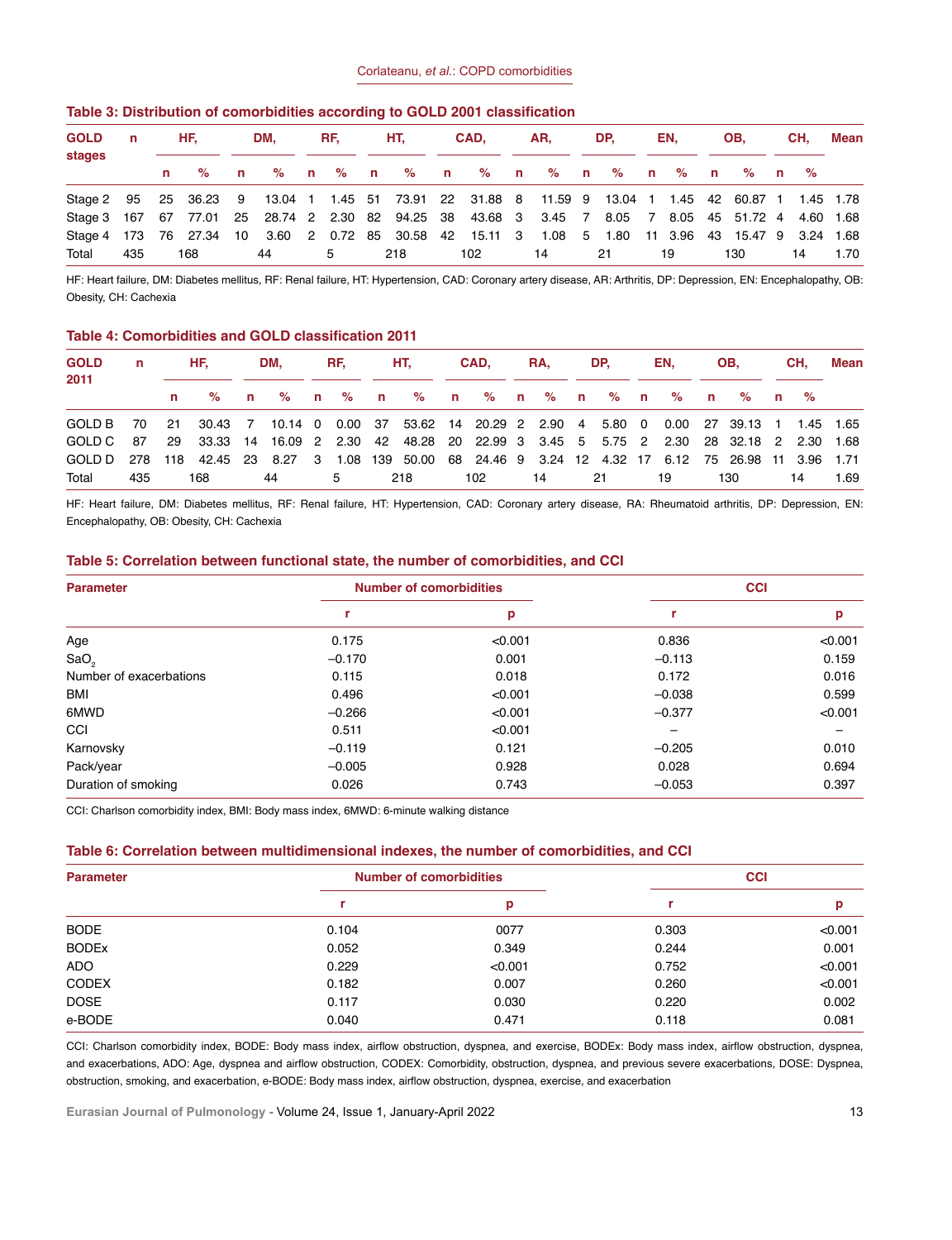| <b>Parameter</b>  |       | <b>Number of comorbidities</b> | <b>CCI</b> |         |  |  |  |
|-------------------|-------|--------------------------------|------------|---------|--|--|--|
|                   | r     | p                              | r          | p       |  |  |  |
| <b>CAT</b>        | 0.183 | 0.003                          | 0.107      | 0.517   |  |  |  |
| SGRQ symptom      | 0.117 | 0.016                          | 0.152      | 0.034   |  |  |  |
| SGRQ symptom (%)  | 0.108 | 0.027                          | 0.152      | 0.034   |  |  |  |
| SGRQ activity     | 0.177 | < 0.001                        | 0.364      | < 0.001 |  |  |  |
| SGRQ activity (%) | 0.177 | < 0.001                        | 0.364      | < 0.001 |  |  |  |
| SGRQ impact       | 0.227 | < 0.001                        | 0.346      | < 0.001 |  |  |  |
| SGRQ impact (%)   | 0.230 | < 0.001                        | 0.347      | < 0.001 |  |  |  |
| SGRQ total        | 0.221 | < 0.001                        | 0.377      | < 0.001 |  |  |  |
| SGRQ total (%)    | 0.221 | < 0.001                        | 0.377      | < 0.001 |  |  |  |
| CCQ symptom       | 0.100 | 0.050                          | 0.176      | 0.027   |  |  |  |
| <b>CCQ FUN</b>    | 0.118 | 0.021                          | 0.293      | < 0.001 |  |  |  |
| <b>CCQ MEN</b>    | 0.088 | 0.083                          | 0.457      | < 0.001 |  |  |  |
| CCQ total         | 0.115 | 0.024                          | 0.324      | < 0.001 |  |  |  |

|  |  |  |  |  |  |  |  |  | Table 7: Correlation between quality of life, the number of comorbidities, and CCI |  |  |
|--|--|--|--|--|--|--|--|--|------------------------------------------------------------------------------------|--|--|
|--|--|--|--|--|--|--|--|--|------------------------------------------------------------------------------------|--|--|

CCI: Charlson comorbidity index, CAT: COPD Assessment Test, SGRQ: St. George's Respiratory Questionnaire, CCQ: Clinical COPD Questionnaire, FUN: Functional state, MEN: Mental state

# **Discussion**

COPD is currently regarded as a systemic condition as it is linked to several comorbidities with major clinical importance.[5,15,16] Aging and smoking status might also be responsible for the prevalence of comorbidities in COPD.  $[17,18]$  It is important to assess and manage comorbidities in COPD, but currently there is no worldwide-established holistic approach.[19]

The prevalence of comorbidities in COPD can be up to 81.2–94.1%.<sup>[20]</sup> In our study, 75.35% of patients had comorbidities, which is a smaller percentage but nevertheless demonstrates a high burden of comorbidities. COPD patients have hypertension in 28.5–64.7%,<sup>[21–23]</sup> heart failure in 12.3–28.3%,<sup>[21,24,25]</sup> diabetes mellitus in 6.3–18.7%,<sup>[26,27]</sup> obesity in 17.9–35%,<sup>[28,29]</sup> renal failure in 20.8–31%,<sup>[30,31]</sup> depression in  $21.4-32.2\%$ ,  $[32,33]$  and encephalopathy in 27–42%.[34,35] In our study, renal failure, depression, encephalopathy, and rheumatoid arthritis are reported less frequently. Partially this can be due to the fact that these conditions are less frequently evaluated and screened in COPD patients. Overall comorbidities in COPD are undertreated, and there is limited awareness about them in the COPD population.<sup>[36]</sup> The prevalence of cardiovascular and metabolic diseases is similar to the reported studies.

At least one comorbidity of clinical relevance is found in 25.2–78.6% of patients, two in 28.3–68.8%, and three or more in  $46.5-47.9\%$  of subjects.<sup>[6,37]</sup> In our study, one comorbidity was found in 23.73%, two in 24.19%, and three or more in 27.42%. Most frequently, patients have one or two comorbid conditions of clinical significance. Three or more comorbidities are less frequently encountered in our group.

The reported overall prevalence of comorbidities is 2.6–6 per patient,<sup>[6,38,39]</sup> whereas in our study, it is lower (1.3 per patient). There are different opinions on whether comorbidities are determined by GOLD stages or GOLD 2011 classification. There are data that comorbidities increase their prevalence progressively up to the last stage of COPD severity, except the cardiovascular and the metabolic ones which drop in the IV GOLD stage.<sup>[6]</sup> We found that comorbidities tended to increase with the GOLD 2011 classification, although we did not find it statistically significant. Cardiovascular comorbidities did increase according to GOLD stages although this finding was not statistically significant. Other comorbidities showed variable distribution according to GOLD stages except obesity, which was frequent in all stages. Several comorbidities are associated with having frequent exacerbations and increased exacerbation risk such as heart failure, pulmonary cancer, depression, and osteoporosis.[40]

The overall number of comorbidities seems not to be related to airflow obstruction and age, but to acute exacerbation of COPD, dyspnea measured with Medical Research Council (MRC) scale, and male gender.[20] Park and coworkers demonstrated that some comorbidities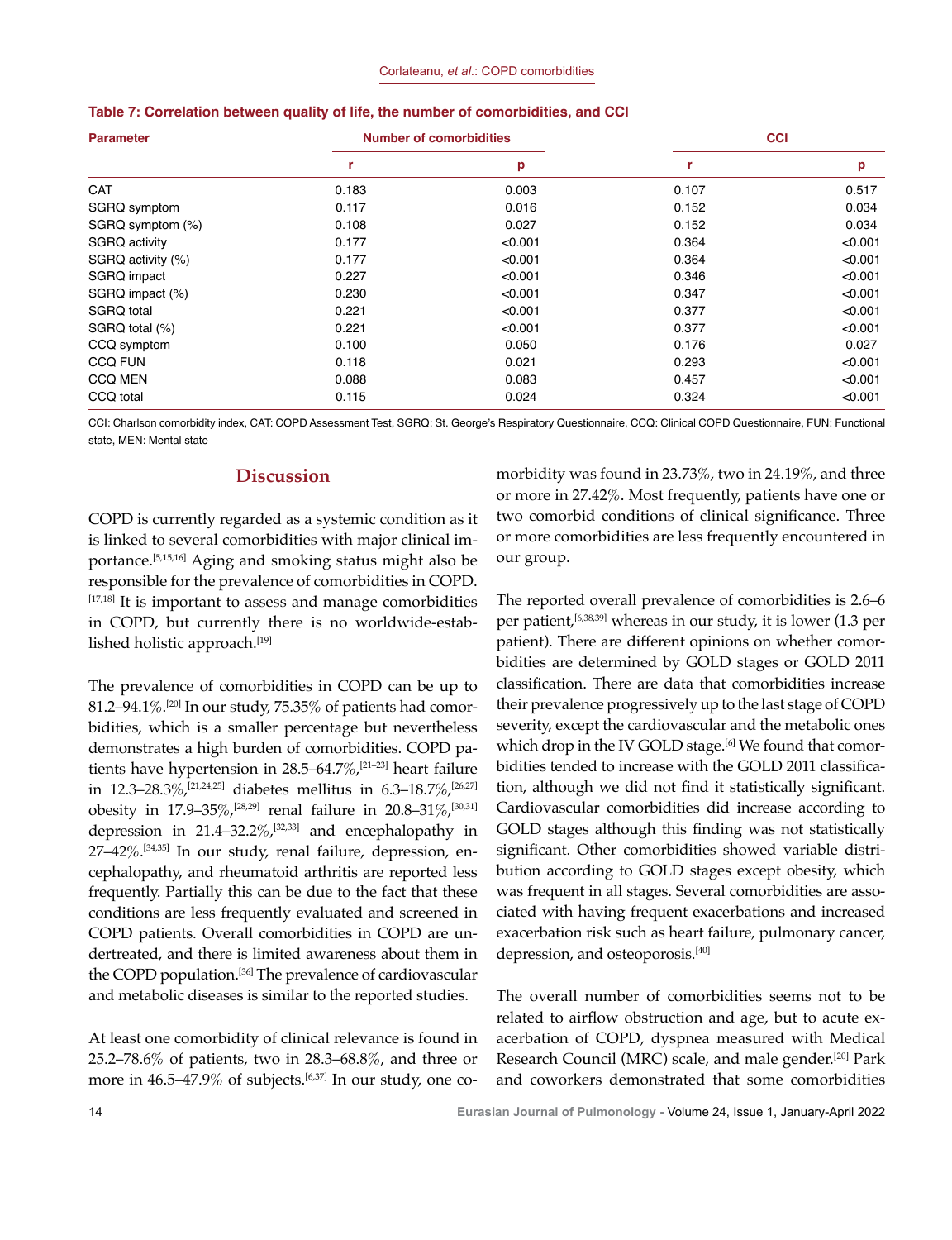are lower in the obstructive lung function group, especially in the severe airway obstruction groups.[23] Others report that the severity of airflow limitations is not linked to comorbidities.[41] The strong correlation with ADO demonstrates otherwise. This may be particular to the studied group because the study included only patients with moderate, severe, and very severe disease.

CAT can be for instance indicate comorbidities such as gastroesophageal reflux disease and depression, which may coexist unrecognized.<sup>[42]</sup> This underlines several important points. First, comorbidities can be assessed by multidimensional indexes such as ADO and BODE. Second, these indexes might be specific to different comorbidities.

Comorbidities are also tightly linked with the quality of life and should be taken into consideration in the clinical management of patients with severe COPD.<sup>[43]</sup> Higher SGRQ scores can be seen in mild-to-moderate COPD patients with extrapulmonary comorbidities.[44] CCI is one of the major determinants of HRQL in COPD patients. [45] It seems that both CCI and the number of comorbidities significantly affect the HRQL in patients with COPD when assessed by CCQ and SGRQ.

The key limitations include the relatively small number of patients, and comorbidities were analyzed on the basis of self-reporting; probably some of the comorbidities were underestimated. In addition, CCI can underestimate the burden of comorbidities. The sex was not taken into consideration and comorbidities tend to differ between males and females. We also did not take into consideration the differences between the rural and urban populations.

# **Conclusion**

Several important points should be taken into consideration for the clinical practice: patient with COPD requires a multidisciplinary approach to assess and manage a variety of conditions, which influence the evolution of the disease and prognosis. COPD patients often have one or two comorbidities of clinical significance, and they are predominantly cardiovascular and/or metabolic. These two groups of diseases tend to coexist together and probably share common pathophysiological bases. Comorbidities can be assessed by multidimensional indexes such as ADO and BODE. Patients with comorbidities tend to have a poorer HRQL.

#### **Conflicts of interest**

There are no conflicts of interest.

#### **Ethics Committee Approval**

The study was approved by the State University of Medicine and Pharmacy "Nicolae Testemiţanu," Chisinau, Republic of Moldova Ethics Committee (No: 17/12, Date: 11/12/2015).

# **Financial support and sponsorship** Nil.

#### **Peer-review**

Externally peer-reviewed.

#### **Authorship Contributions**

Concept – A.C., S.C., V.B., N.S.; Design – A.C.; Supervision – A.C.; Funding – A.C.; Materials – D.R., V.B., A.C.; Data collection &/or processing – E.S., D.R., A.C., S.C.; Analysis and/or interpretation – A.C., O.C., E.S., S.C.; Literature search – S.C., O.C., A.C.; Writing – A.C., S.C., O.C.; Critical review – V.B., N.S.

# **References**

- 1. Vogelmeier CF, Criner GJ, Martinez FJ, Anzueto A, Barnes PJ, Bourbeau J, et al. Global strategy for the diagnosis, management, and prevention of chronic obstructive lung disease 2017 Report. GOLD executive summary. Am J Respir Crit Care Med 2017;195:557–82.
- 2. GBD 2015 Chronic Respiratory Disease Collaborators. Global, regional, and national deaths, prevalence, disability-adjusted life years, and years lived with disability for chronic obstructive pulmonary disease and asthma, 1990-2015: A systematic analysis for the global burden of disease study 2015. Lancet Respir Med 2017;5:691–706.
- 3. Chen W, FitzGerald JM, Sin DD, Sadatsafavi M. Excess economic burden of comorbidities in COPD: A 15-year population-based study. Eur Respir J 2017;50:1700393.
- 4. Negewo NA, Gibson PG, Wark PA, Simpson JL, McDonald VM. Treatment burden, clinical outcomes, and comorbidities in COPD: An examination of the utility of medication regimen complexity index in COPD. Int J Chron Obstruct Pulmon Dis 2017;12:2929–42.
- 5. Corlateanu A, Covantev S, Mathioudakis AG, Botnaru V, Siafakas N. Prevalence and burden of comorbidities in chronic obstructive pulmonary disease. Respir Investig 2016;54:387–96.
- 6. Dal Negro RW, Bonadiman L, Turco P. Prevalence of different comorbidities in COPD patients by gender and GOLD stage. Multidiscip Respir Med 2015;10:24.
- 7. Rogliani P, Brusasco V, Fabbri L, Ungar A, Muscianisi E, Barisone I, et al. Multidimensional approach for the proper management of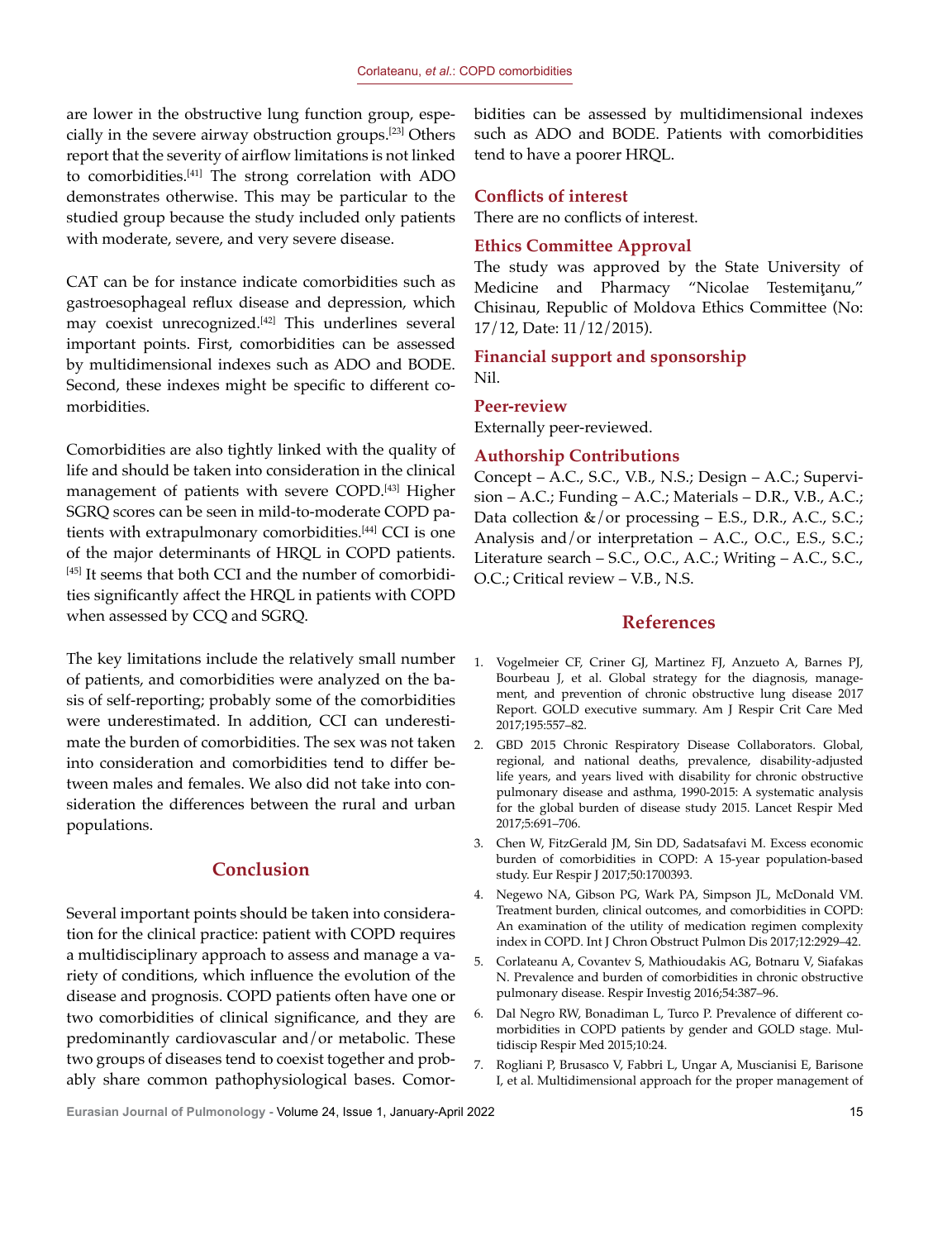a complex chronic patient with chronic obstructive pulmonary disease. Expert Rev Respir Med 2018;12:103–12.

- 8. Miller MR, Hankinson J, Brusasco V, Burgos F, Casaburi R, Coates A, et al. Standardisation of spirometry. Eur Respir J 2005;26:319–38.
- 9. Pellegrino R, Viegi G, Brusasco V, Crapo RO, Burgos F, Casaburi R, et al. Interpretative strategies for lung function tests. Eur Respir J 2005;26:948–68.
- 10. Celli BR, Cote CG, Marin JM, Casanova C, Montes de Oca M, Mendez RA, et al. The body-mass index, airflow obstruction, dyspnea, and exercise capacity index in chronic obstructive pulmonary disease. N Engl J Med 2004;350:1005–12.
- 11. Soler-Cataluña JJ, Martínez-García MA, Sánchez LS, Tordera MP, Sánchez PR. Severe exacerbations and BODE index: Two independent risk factors for death in male COPD patients. Respir Med 2009;103:692–9.
- 12. Sundh J, Janson C, Lisspers K, Ställberg B, Montgomery S. The dyspnoea, obstruction, smoking, exacerbation (DOSE) index is predictive of mortality in COPD. Prim Care Respir J 2012;21:295–301.
- 13. Puhan MA, Hansel NN, Sobradillo P, Enright P, Lange P, Hickson D, et al. Large-scale international validation of the ADO index in subjects with COPD: An individual subject data analysis of 10 cohorts. BMJ Open 2012;2:e002152.
- 14. Almagro P, Soriano JB, Cabrera FJ, Boixeda R, Alonso-Ortiz MB, Barreiro B, et al. Short- and medium-term prognosis in patients hospitalized for COPD exacerbation: The CODEX index. Chest 2014;145:972–80.
- 15. Putcha N, Drummond MB, Wise RA, Hansel NN. Comorbidities and chronic obstructive pulmonary disease: Prevalence, influence on outcomes, and management. Semin Respir Crit Care Med 2015;36:575–91.
- 16. Angelos A, Charalambos V, Nikolaos I, Athanasios A, Konstantinos A, Christodoulos S. Cardiovascular comorbidities of COPD: When do they occur and how are they managed? Curr Respir Med Rev 2013;9:384–91.
- 17. Jo YS, Choi SM, Lee J, Park YS, Lee SM, Yim JJ, et al. The relationship between chronic obstructive pulmonary disease and comorbidities: A cross-sectional study using data from KNHANES 2010- 2012. Respir Med 2015;109:96–104.
- 18. Haraguchi M, Nakamura H, Sasaki M, Miyazaki M, Chubachi S, Takahashi S, et al. Determinants of chronic obstructive pulmonary disease severity in the late-elderly differ from those in younger patients. BMC Res Notes 2016;9:7.
- 19. Hillas G, Perlikos F, Tsiligianni I, Tzanakis N. Managing comorbidities in COPD. Int J Chron Obstruct Pulmon Dis 2015;10:95–109.
- 20. Fumagalli G, Fabiani F, Forte S, Napolitano M, Balzano G, Bonini M, et al. INDACO project: COPD and link between comorbidities, lung function and inhalation therapy. Multidiscip Respir Med 2015;10:4.
- 21. Battaglia S, Basile M, Scichilone N, Bellia V. Prevalence of co-morbidities and severity of COPD. COPD 2015;12:390–4.
- 22. Higashimoto Y, Yamagata T, Maeda K, Honda N, Sano A, Nishiyama O, et al. Influence of comorbidities on the efficacy of pulmonary rehabilitation in patients with chronic obstructive pulmonary disease. Geriatr Gerontol Int 2016;16:934–41.
- 23. Park HJ, Leem AY, Lee SH, Song JH, Park MS, Kim YS, et al. Comorbidities in obstructive lung disease in Korea: Data from the fourth and fifth Korean National Health and Nutrition Examination Survey. Int J Chron Obstruct Pulmon Dis 2015;10:1571–82.
- 24. Straburzyńska-Migaj E, Kałużna-Oleksy M, Maggioni AP, Grajek S, Opolski G, Ponikowski P, et al. Patients with heart failure and concomitant chronic obstructive pulmonary disease participating in the Heart Failure Pilot Survey (ESC-HF Pilot) - Polish population. Arch Med Sci 2015;11:743–50.
- 25. Valk MJ, Broekhuizen BD, Mosterd A, Zuithoff NP, Hoes AW, Rutten FH. COPD in patients with stable heart failure in the primary care setting. Int J Chron Obstruct Pulmon Dis 2015;10:1219–24.
- 26. Rogliani P, Calzetta L, Segreti A, Barrile A, Cazzola M. Diabetes mellitus among outpatients with COPD attending a university hospital. Acta Diabetol 2014;51:933–40.
- 27. Ajmera M, Shen C, Sambamoorthi U. Concomitant medication use and New-Onset diabetes among medicaid beneficiaries with chronic obstructive pulmonary disease. Popul Health Manag 2017;20:224–32.
- 28. Lambert AA, Putcha N, Drummond MB, Boriek AM, Hanania NA, Kim V, et al. Obesity is associated with increased morbidity in moderate to severe COPD. Chest 2017;151:68–77.
- 29. Wei YF, Tsai YH, Wang CC, Kuo PH. Impact of overweight and obesity on acute exacerbations of COPD - subgroup analysis of the Taiwan obstructive lung disease cohort. Int J Chron Obstruct Pulmon Dis 2017;12:2723–9.
- 30. Incalzi RA, Corsonello A, Pedone C, Battaglia S, Paglino G, Bellia V. Chronic renal failure: A neglected comorbidity of COPD. Chest 2010;137:831–7.
- 31. Yoshizawa T, Okada K, Furuichi S, Ishiguro T, Yoshizawa A, Akahoshi T, et al. Prevalence of chronic kidney diseases in patients with chronic obstructive pulmonary disease: Assessment based on glomerular filtration rate estimated from creatinine and cystatin C levels. Int J Chron Obstruct Pulmon Dis 2015;10:1283–9.
- 32. Ohayon MM. Chronic obstructive pulmonary disease and its association with sleep and mental disorders in the general population. J Psychiatr Res 2014;54:79–84.
- 33. Mehta JR, Ratnani IJ, Dave JD, Panchal BN, Patel AK, Vala AU. Association of psychiatric co-morbidities and quality of life with severity of chronic obstructive pulmonary disease. East Asian Arch Psychiatry 2014;24:148–55.
- 34. Singh B, Parsaik AK, Mielke MM, Roberts RO, Scanlon PD, Geda YE, et al. Chronic obstructive pulmonary disease and association with mild cognitive impairment: The mayo clinic study of aging. Mayo Clin Proc 2013;88:1222–30.
- 35. Grant I, Heaton RK, McSweeny AJ, Adams KM, Timms RM. Neuropsychologic findings in hypoxemic chronic obstructive pulmonary disease. Arch Intern Med 1982;142:1470–6.
- 36. Barr RG, Celli BR, Mannino DM, Petty T, Rennard SI, Sciurba FC, et al. Comorbidities, patient knowledge, and disease management in a national sample of patients with COPD. Am J Med 2009;122:348–55.
- 37. Fumagalli G, Fabiani F, Forte S, Napolitano M, Marinelli P, Palange P, et al. INDACO project: A pilot study on incidence of comorbidities in COPD patients referred to pneumology units. Multidiscip Respir Med 2013;8:28.
- 38. Garcia-Olmos L, Alberquilla A, Ayala V, Garcia-Sagredo P, Morales L, Carmona M, et al. Comorbidity in patients with chronic obstructive pulmonary disease in family practice: A cross sectional study. BMC Fam Pract 2013;14:11.
- 39. Divo M, Cote C, de Torres JP, Casanova C, Marin JM, Pinto-Plata V, et al. Comorbidities and risk of mortality in patients with chronic obstructive pulmonary disease. Am J Respir Crit Care Med

16 **Eurasian Journal of Pulmonology -** Volume 24, Issue 1, January-April 2022